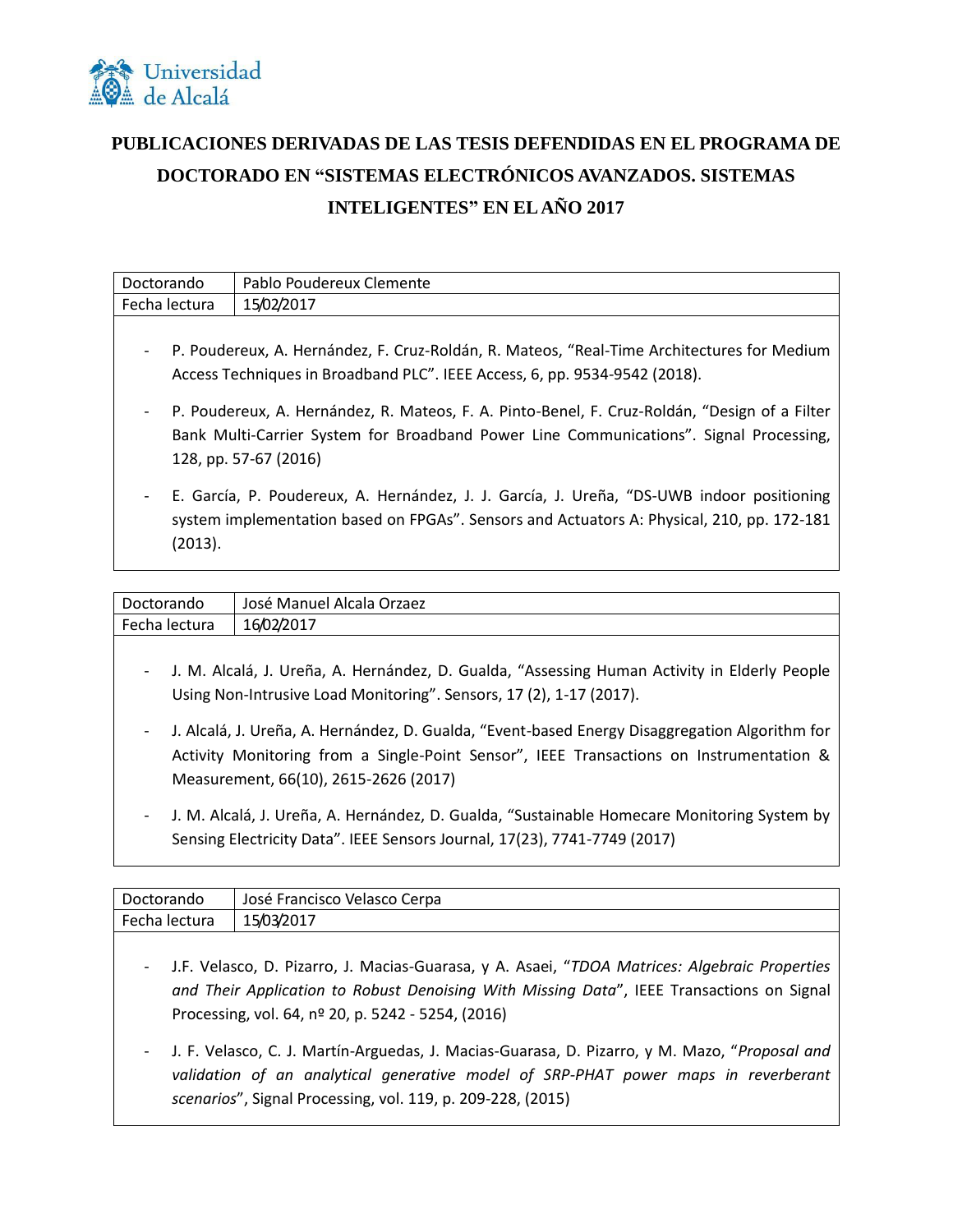

- J. F. Velasco, D. Pizarro, y J. Macias-Guarasa, "*Source Localization with Acoustic Sensor Arrays Using Generative Model Based Fitting with Sparse Constraints*", Sensors, vol. 12, nº 10, p. 13781-13812, (2012)

| Doctorando                                                                                                                                                                                                                           | David Rodríguez Navarro                                                                                                                                                                                            |  |
|--------------------------------------------------------------------------------------------------------------------------------------------------------------------------------------------------------------------------------------|--------------------------------------------------------------------------------------------------------------------------------------------------------------------------------------------------------------------|--|
| Fecha lectura                                                                                                                                                                                                                        | 30/03/2017                                                                                                                                                                                                         |  |
| D. Rodríguez, J. L. Lázaro, I. Bravo, A. Gardel, G. Tsirigotis, "Analysis and calibration of sources<br>$\overline{\phantom{a}}$<br>of electronic error in PSD sensor response". Sensors (Switzerland), 16 (5), art. no. 619 (2016). |                                                                                                                                                                                                                    |  |
| $\overline{\phantom{a}}$                                                                                                                                                                                                             | D. Rodríguez, J. L. Lázaro, I. Bravo, A. Gardel, F. Domingo, G. Tsirigotis, "Mathematical model<br>and calibration procedure of a psd sensor used in local positioning ssystems". Sensors, 16 (9),<br>1484- (2016) |  |
| $\overline{\phantom{a}}$                                                                                                                                                                                                             | D. Rodríguez, J. L. Lázaro Á. De-la Llana, I. Bravo A. Gardel, G. Tsirigotis. J. Iglesias. "Indoor<br>positioning system based on a psd detecto". Sensors, 17(9), 1-26 (2017).                                     |  |

| Doctorando               | Roberto Arroyo Contera                                                                                                                                                                                                                                   |
|--------------------------|----------------------------------------------------------------------------------------------------------------------------------------------------------------------------------------------------------------------------------------------------------|
|                          | E. Romera, J.M. Álvarez, Luis M. Bergasa, R. Arroyo, "ERFNet: Efficient Residual Factorized<br>ConvNet for Real-time Semantic Segmentation", IEEE Transactions on Intelligent<br>Transportation Systems (ISSN: 1524-9050)., Vol. 19, Nº 1, 263-272. 2018 |
|                          | R. Arroyo, P.F. Alcantarilla, L.M. Bergasa, E. Romera, "Are You ABLE to Perform a Life-Long<br>Visual Topological Localization?", Autonomous Robots, Vol. 42, Nº 3, 665-685, 2018                                                                        |
| $\overline{\phantom{a}}$ | E. López, S. García, R. Barea, L.M. Bergasa, E.J. Molinos, R. Arroyo, E. Romera, S. Pardo, "Multi-<br>Sensorial SLAM System for Low-Cost Micro Aerial Vehicles in GPS-denied Environments",<br>Sensors, Vol. 17, Nº 802, 1-27, 2017                      |
|                          | R. Arroyo, J. J. Yebes, L.M. Bergasa, I. García and J. Almazán, "Expert Video-Surveillance System<br>for Real Time, Detection of Cuspicious Repayiers in Shapping Malls Event Systems With                                                               |

- *for Real-Time Detection of Suspicious Behaviors in Shopping Malls Expert Systems With Applications*", Expert Systems with Applications (ISSN: 0957-4174), Vol 42, nº 21, 7991-8005, 2015
- I. G. Daza, L. M. Bergasa, S. Bronte, J. Javier Yebes, J. Almazán, R. Arroyo, "*Fusion of optimized indicators from ADAS for driver drowsiness detection*", Sensors, Vol. 14, Nº 1, 1106-1131, 2014
- A. Cela, J. J. Yebes, R.oberto Arroyo, L. M. Bergasa, R. Barea, E. López. "*Complete Low-cost Implementation of a Teleoperated Humanoid Robot"*. Sensors, Vol. 13 Nº: 2, 1385-1401, 2013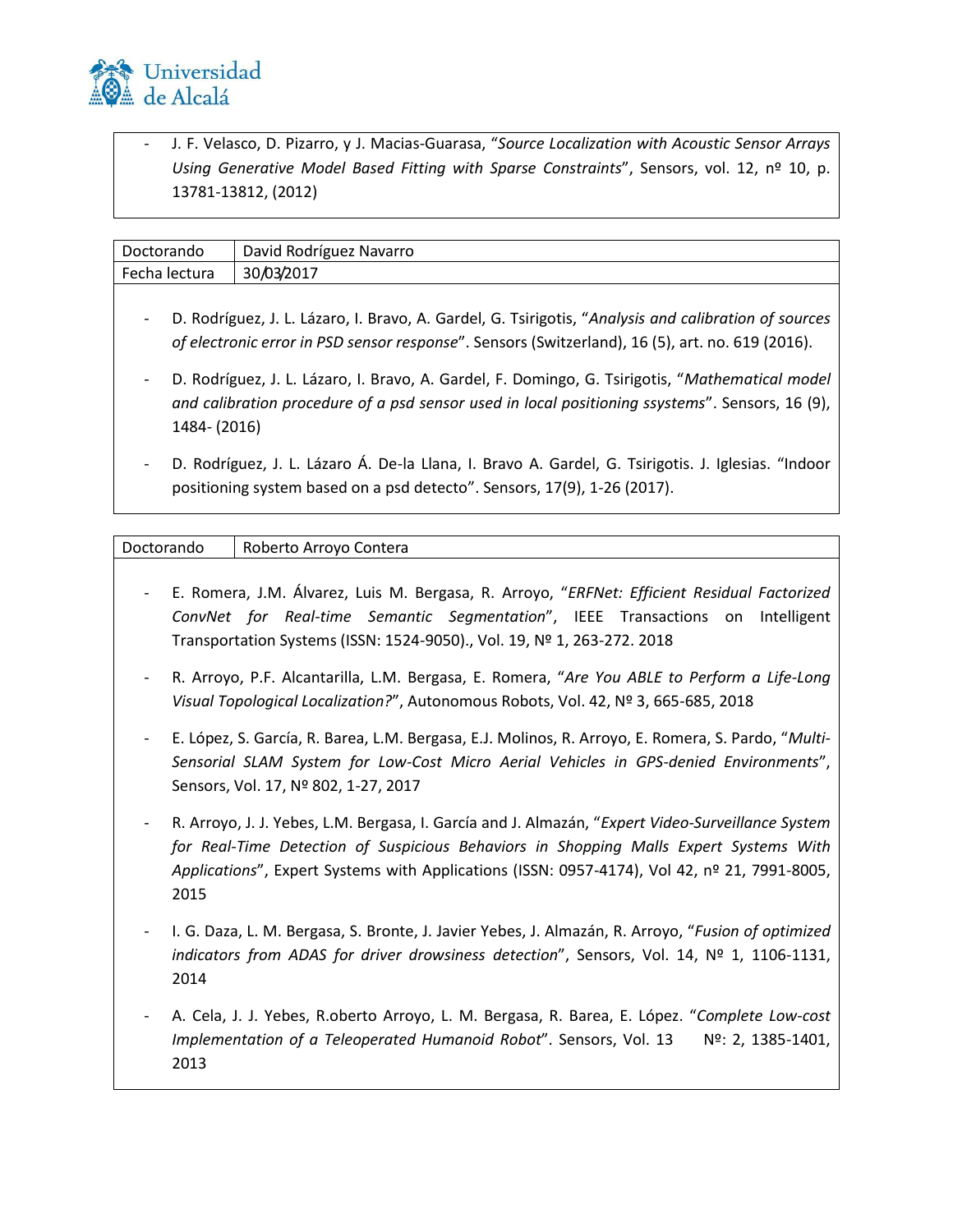

| Doctorando             | Miguel Martínez Rey                                                                                                                                                                            |
|------------------------|------------------------------------------------------------------------------------------------------------------------------------------------------------------------------------------------|
| Fecha lectura          | 12/06/2017                                                                                                                                                                                     |
| $\sim$<br>14590 (2015) | M. Martínez-Rey, F. Espinosa, A. Gardel, C. Santos, "On-board event-based state estimation<br>for trajectory approaching and tracking of a vehicle". Sensors (Switzerland), 15 (6), pp. 14569- |
| -                      | M. Martínez Rey, F. Espinosa Zapata, A. Gardel Vicente, "Analysis of the optimal sampling rate                                                                                                 |
|                        | for state estimation in sensor networks with delays". ISA Transactions, 68, pp. 293-301.                                                                                                       |

| Doctorando    | - Arantzazu Nuñez Cascajero |
|---------------|-----------------------------|
| Fecha lectura | 22/06/2017                  |

- L. Monteagudo-Lerma, S. Valdueza-Felip, A. Núñez-Cascajero, M. González-Herráez, E. Monroy, F.B. Naranjo, "*Two-step method for the deposition of AlN by radio-frequency sputtering*". Thin Solid Films 545, 149-153 (2013).
- S. Valdueza-Felip, E. Bellet-Amalric, A. Núñez-Cascajero, Y. Wang, M.-P. Chauvat, P. Ruterana, S. Pouget, K. Lorenz, E. Alves, and E. Monroy, "*High In-content InGaN layers synthesized by plasma-assisted molecular-beam epitaxy: Growth conditions, strain relaxation, and In incorporation kinetics*". Journal of Applied Physics 116, 233504 (2014).
- L. Redaelli, A. Mukhtarova, A. Ajay, A. Núñez-Cascajero, S. Valdueza-Felip, C. Durand, J. Eymery and E. Monroy, "*Effect of the barrier thickness on the performance of multiple-quantum-well InGaN photovoltaic cells*" Japanese Journal of Applied Physics, 54, 072302 (2015).
- A. Núñez-Cascajero, L. Monteagudo-Lerma, S. Valdueza-Felip, C. Navio, E. Monroy, M. González-Herráez, F. B. Naranjo, "*Study of high In-content AlInN deposition on p-Si (111) by RF sputtering*". Japanese Journal of Applied Physics 55, 05FB07 (2016).
- A. Núñez Cascajero, Ó. Estéban, J. A. Méndez, M. González Herráez, F. B. Naranjo, "*Infrared SPR sensing with III-nitride dielectric layers*", Sensors and Actuators, B 223, 768-773 (2016).
- L. Monteagudo-Lerma, S. Valdueza-Felip, A. Núñez-Cascajero, A. Ruiz, M. González-Herráez, E. Monroy and F.B. Naranjo, "*Morphology and arrangement of InN nanocolumns deposited by radio-frequency sputtering: effect of the buffer layer*", Journal of Crystal Growth 434, 13-18 (2016).
- A. Núñez-Cascajero; M. Jiménez-Rodríguez; E. Monroy; M. González-Herráez; F. B. Naranjo, "*Development of AlInN photoconductors deposited by sputtering*", Physica status solidi (A), 214: 1600780 (2017).
- A. Núñez-Cascajero, S. Valdueza-Felip, L. Monteagudo-Lerma, E. Monroy, E Taylor-Shaw, R W Martin, M. González-Herráez, F. B. Naranjo, "*In-rich AlxIn1−xN grown by RF sputtering on*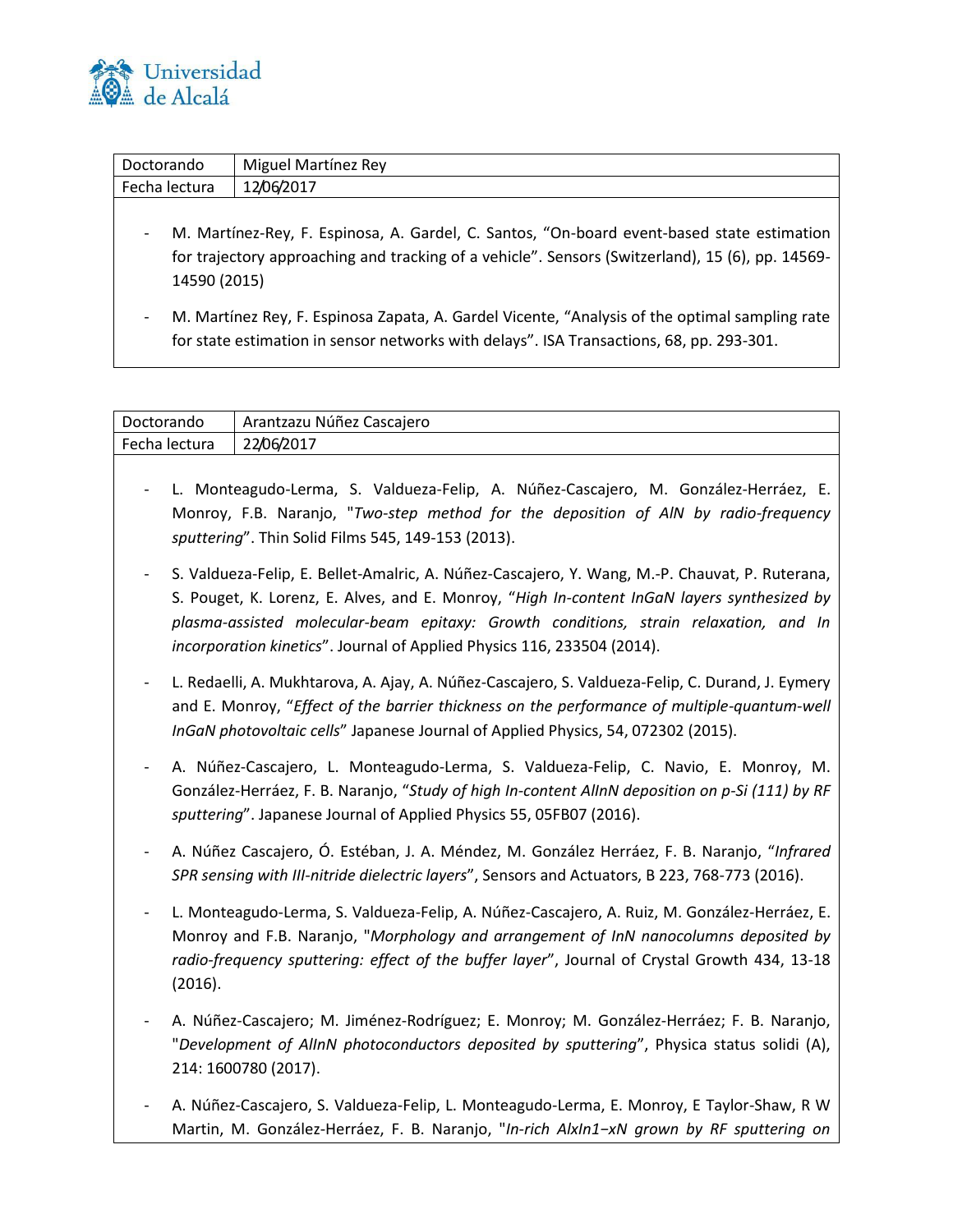

*sapphire: from closely-packed columnar to high-surface quality compact layers*". Journal of Applied Physics D: Applied Physics 50, 065101 (2017).

| Doctorando               | Francisco José Zampella Méndez                                                                                                                                                                                                                                                                                  |
|--------------------------|-----------------------------------------------------------------------------------------------------------------------------------------------------------------------------------------------------------------------------------------------------------------------------------------------------------------|
| Fecha lectura            | 23/06/2017                                                                                                                                                                                                                                                                                                      |
| -<br>2014                | A.R. Jiménez, F. Zampella and F. Seco, "Improving Inertial Pedestrian Dead-Reckoning by<br>Detecting Unmodified Switched-on Lamps in Buildings", in Sensors, Vol 14, No 1, pp 731-769,                                                                                                                          |
| $\overline{\phantom{a}}$ | F. Zampella, A.R. Jiménez, and F. Seco, "Indoor Positioning using efficient Map Matching, RSS<br>measurements and an improved motion model", in IEEE Transactions on Vehicular Technology,<br>Vol 64, no 4, pp-1304-1317, Abril 2015.                                                                           |
| $\overline{\phantom{0}}$ | F. Zampella, A. Bahillo, J. Prieto, A.R. Jiménez, and F. Seco, "Pedestrian Navigation fusing<br>Inertial and RSS/TOF measurements with Adaptive Movement/Measurement Models:<br>Experimental Evaluation and Theoretical Limits", in Sensors and Actuators A: Physical, Vol.<br>203, pp-249-260, Diciembre 2013. |

| 3/07/2017<br>Fecha lectura |  |
|----------------------------|--|

- J. L. Martín, L. Boquete, C. Díaz, M. García de León, M. Mazo (2001). "*Discrimination between Two Mental States (Rest and Motor Image) Using Wavelet Transform and Neural Networks*". Lecture Notes on Computer Science. Computational Intelligence. Theory and Applications, 2206, pp. 28-32.
- J.L. Martín, A. Ferreira, M. Mazo, L. Boquete, S. Palazuelos and J.C. García (2009). "*Efficient Algorithms for a Brain Computer Interface: Performance Studies*". Assistive Technology from Adapted Equipments to Inclusive Environments. Assistive Technology Research Series

| Doctorando               | Alejandro Domínguez López                                                                                                                                                                                                                            |
|--------------------------|------------------------------------------------------------------------------------------------------------------------------------------------------------------------------------------------------------------------------------------------------|
| Fecha lectura            | 4/07/2017                                                                                                                                                                                                                                            |
| $\overline{\phantom{a}}$ | A. Garcia-Ruiz, A. Dominguez-Lopez, J. Pastor-Graells, H.F. Martins, S. Martin-Lopez, M.<br>Gonzalez-Herraez, "Long-range distributed optical fiber hot-wire anemometer based on<br>chirped-pulse @OTDR". Optics Express, 26 (1), pp. 463-476 (2018) |
| $\overline{\phantom{a}}$ | J. Ribeiro, Viveiros, D., Ferreira, J., Lopez-Gil, A., Dominguez-Lopez, A., Martins, H.F., Perez-<br>Herrera, R., Lopez-Aldaba, A., Duarte, L., Pinto, A., Martin-Lopez, S., Baierl, H., Jamier, R.,                                                 |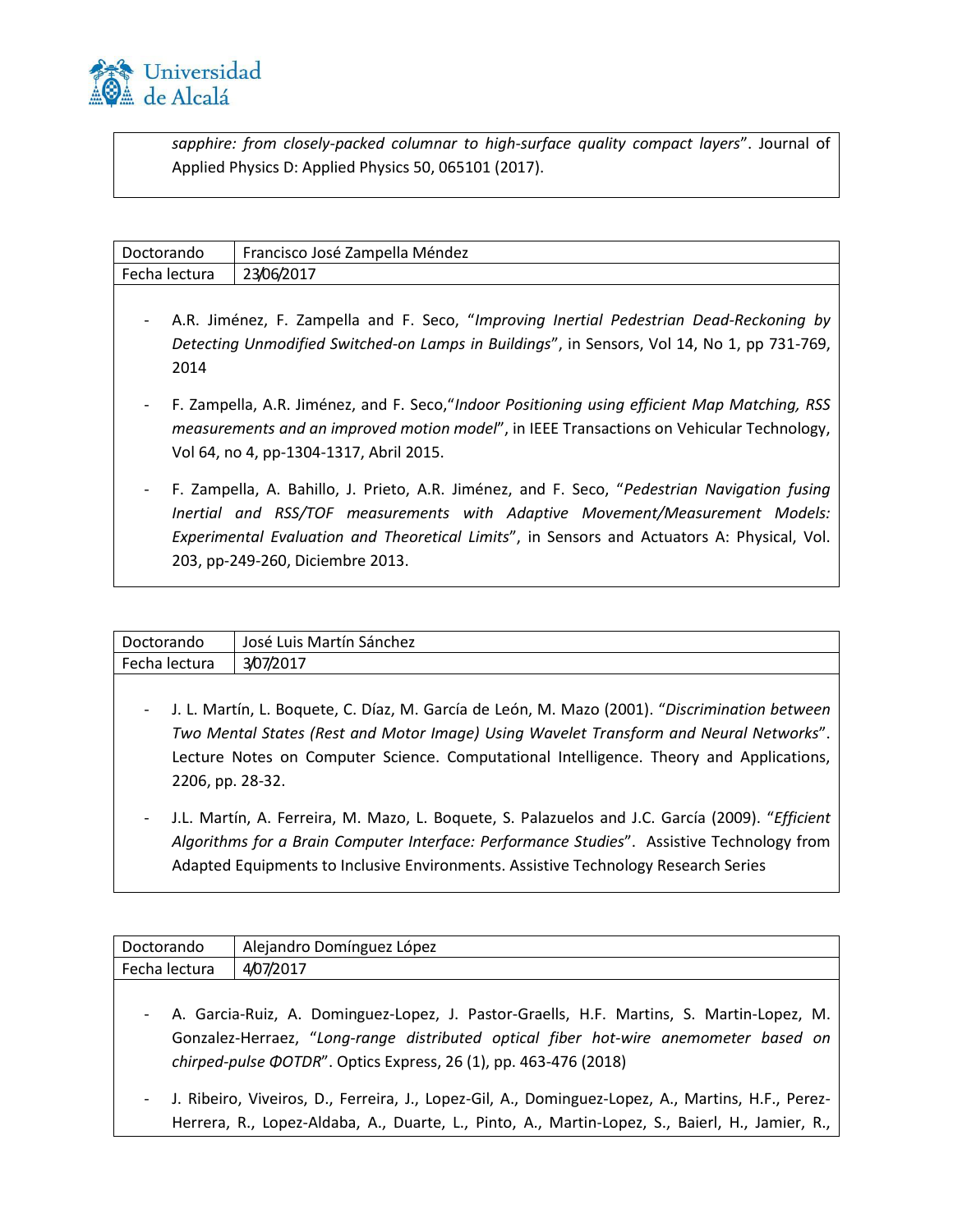

Rougier, S., Auguste, J.-L., Teodoro, A.C., Gonçalves, J.A., Esteban, O., Santos, J.L., Roy, P., Lopez-Amo, M., Gonzalez-Herraez, M., Baptista, J.M., Flores, D., *"ECOAL project-Delivering Solutions for Integrated monitoring of coal-related fires supported on optical fiber sensing technology*". Applied Sciences (Switzerland), 7 (9), art. no. 956 (2017)

- A. Dominguez-Lopez, M.A. Soto, S. Martin-Lopez, L. Thevenaz, M. Gonzalez-Herraez, "*Resolving 1 million sensing points in an optimized differential time-domain Brillouin sensor*". Optics Letters, 42 (10), pp. 1903-1906 (2017)
- L. Duarte, A.C. Teodoro, J.A Gon alves, J. Ribeiro, D. Flores, A. Lopez-Gil, A. Dominguez-Lopez, X. Angulo-Vinuesa, S. Martin-Lopez, M. Gonzalez-Herraez, "*Distributed temperature measurement in a self-burning coal waste pile through a GIS open source desktop application*". ISPRS International Journal of Geo-Information, 6 (3), art. no. 87 (2017)
- A. Lopez-Gil, M.A. Soto, X. Angulo-Vinuesa, A. Dominguez-Lopez, S. Martin-Lopez, L. Thévenaz, M. Gonzalez-Herraez, "*Evaluation of the accuracy of BOTDA systems based on the phase spectral response*". Optics Express, 24 (15), pp. 17200-17214. (2016)
- A. Lopez-Gil, M.A. Soto, X. Angulo-Vinuesa, A. Dominguez-Lopez, S. Martin-Lopez, M. Gonzalez-Herraez, "*Simple Baseband Method for the Distributed Analysis of Brillouin Phase-Shift Spectra*". IEEE Photonics Technology Letters, 28 (13), art. no. 7433390, pp. 1379-1382 (2016)
- A. Dominguez-Lopez, Z. Yang, M.A. Soto, X. Angulo-Vinuesa, S. Martin-Lopez, L. Thevenaz, M. Gonzalez-Herraez, "*Novel scanning method for distortion-free BOTDA measurements*". Optics Express, 24 (10), pp. 10188-10204 (2016)
- X. Angulo-Vinuesa, A. Dominguez-Lopez, A. Lopez-Gil, J.D. Ania-Castañón, S. Martin-Lopez, M. Gonzalez-Herraez, "*Limits of BOTDA Range Extension Techniques*". IEEE Sensors Journal, 16 (10), art. no. 7088555, pp. 3387-3395. (2016)
- A. López-Gil, A. Dominguez-Lopez, S. Martin-Lopez, M. Gonzalez-Herraez, "*Simple method for the elimination of polarization noise in BOTDA using balanced detection and orthogonal probe sidebands*". Journal of Lightwave Technology, 33 (12), art. no. 6990495, pp. 2605-2610 (2015)
- A. Dominguez-Lopez, X. Angulo-Vinuesa, A. López-Gil, S. Martin-Lopez, M. Gonzalez-Herraez, "*Non-local effects in dual-probe-sideband Brillouin optical time domain analysis*". Optics Express, 23 (8), pp. 10341-10352 (2015)
- A. Lopez-Gil, X. Angulo-Vinuesa, A. Dominguez-Lopez, S. Martin-Lopez, M. Gonzalez-Herraez, "Exploiting nonreciprocity in BOTDA systems". Optics Letters, 40 (10), pp. 2193-2196 (2015)
- A. Dominguez-Lopez, A. López-Gil, S. Martin-Lopez, M. Gonzalez-Herraez, "*Strong cancellation of RIN transfer in a raman-assisted BOTDA using balanced detection*". IEEE Photonics Technology Letters, 26 (18), art. no. 6851137, pp. 1817-1820. (2014)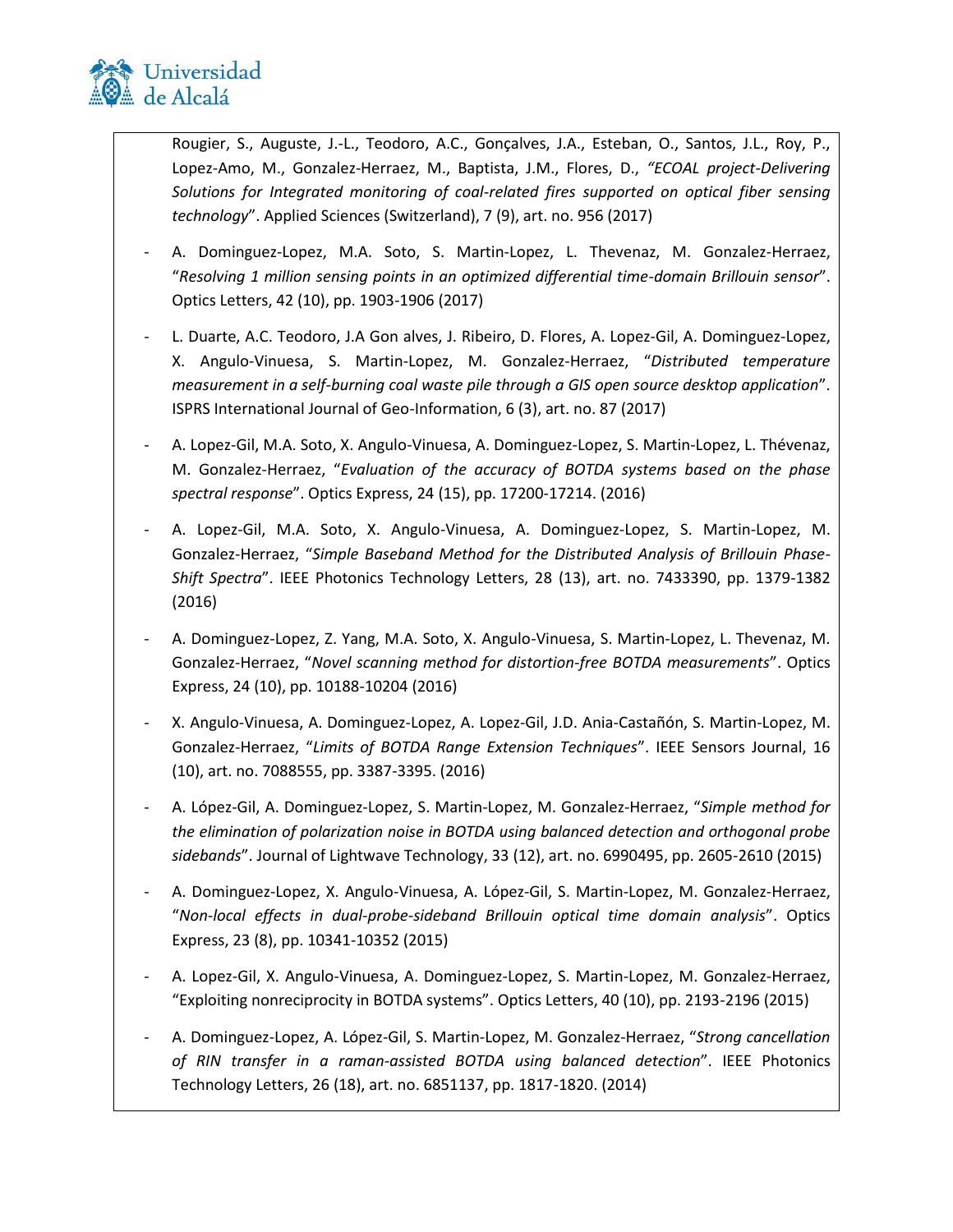

- A. Dominguez-Lopez, A. López-Gil, S. Martin-Lopez, M. Gonzalez-Herraez, "*Signal-to-noise ratio improvement in BOTDA using balanced detection*". IEEE Photonics Technology Letters, 26 (4), art. no. 6678572, pp. 338-341. (2014)

| Doctorando | Eduardo José Molinos Vicente                                                                                                                                                                                                                                                                                            |
|------------|-------------------------------------------------------------------------------------------------------------------------------------------------------------------------------------------------------------------------------------------------------------------------------------------------------------------------|
|            | E. López, S. García, R. Barea, L.M. Bergasa, E. Molinos, R. Arroyo, E. Romera, S. Pardo, "Multi-<br>Sensorial SLAM System for Low-Cost Micro Aerial Vehicles in GPS-denied Environments".<br>Sensors, Vol. 17(4), pages 1-27. 2017                                                                                      |
|            | E. Molinos, A. Llamazares, N. Hernández, R. Arroyo, A. Cela, J.J. Yebes, M. Ocaña, L.M. Bergasa,<br>"Perception and Navigation in Unknown Environments: The DARPA Robotics Challenge".<br>Advances in Intelligent Systems and Computing, Vol. 253, Pages 321-329. 2014                                                  |
|            | E. Garcia, M. Ocaña, L.M. Bergasa, M. Ferre, M. Abderrahim, J. Arevalo, D. San-Merodio, E.<br>Molinos, N. Hernández, A. Llamazares, F. Suarez, S. Rodriguez, "Competing in the DARPA<br>Virtual Robotics Challenge as the SARBOT Team". Advances in Intelligent Systems and<br>Computing, Vol. 253, Pages 381-396. 2014 |
|            | F. Herranz, A. Llamazares, E. Molinos, M. Ocaña, M. Sotelo, "WiFi SLAM algorithms: an<br>experimental comparison". Robotica (2014)                                                                                                                                                                                      |
| 2944.2013  | A. Llamazares, V. Ivan, E. Molinos, M. Ocaña, S. Vijayakumar, "Dynamic Obstacle Avoidance<br>Using Bayesian Occupancy Filter and Approximate Inference". Sensors, Vol. 13(3), pages 2929-                                                                                                                               |
|            | E. Molinos, J. Pozuelo, A. Llamazares, M. Ocaña, J. López, "Comparison of Local Obstacle<br>Avoidance Algorithms". Lecture Notes in Computer Science, Vol. 8112. 2013                                                                                                                                                   |

| Doctorando                       | Ana Isabel de Andrés Rubio                                                                                                                                                                                            |
|----------------------------------|-----------------------------------------------------------------------------------------------------------------------------------------------------------------------------------------------------------------------|
| Fecha lectura                    | 22/06/2017                                                                                                                                                                                                            |
| $\overline{\phantom{a}}$         | A.I. De Andrés, Ó. Esteban, M. Embid, "Improved extrinsic polymer optical fiber sensors for<br>gamma-ray monitoring in radioprotection applications" (2017) Journal of Optics and Laser<br>Technology 93, pp. 201-207 |
| $\overline{\phantom{a}}$<br>5117 | A.I. De Andrés, S. O'Keeffe, L. Chen, Ó. Esteban, "Highly sensitive extrinsic X-ray polymer<br>optical fiber sensors based on fiber tip modification" (2017) IEEE Sensors Journal 17, pp. 5112-                       |
| $\overline{\phantom{a}}$         | Ó. Esteban, A.I. De Andrés, "Dynamic gamma-ray monitoring at radioprotection levels with<br>extrinsic polymer optical fiber sensors" (2018) Sensors and Actuators A. Physical 271, pp. 83-87                          |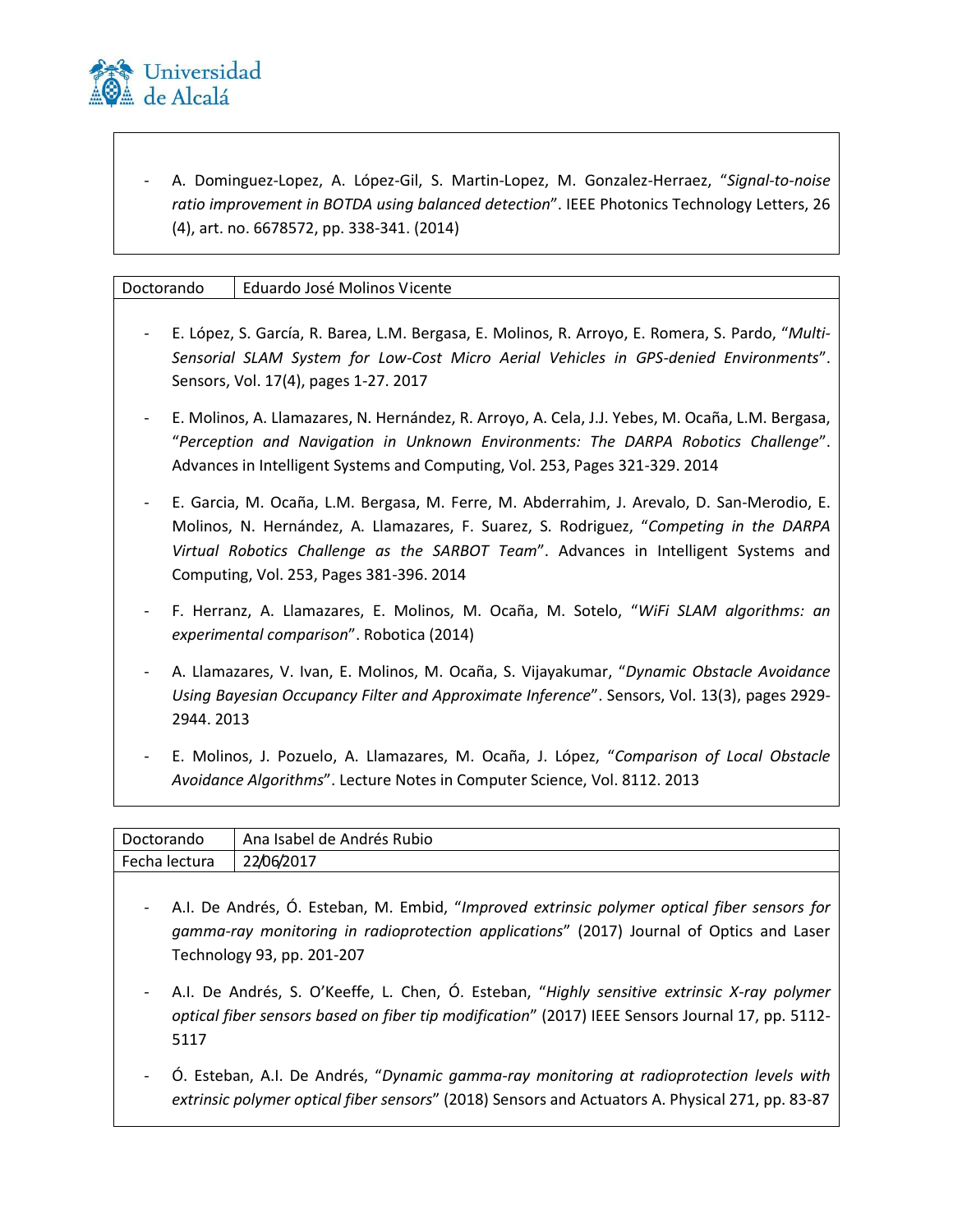

| Doctorando                                                                                                                                                                                                                                                                                                                                             | Fernando Trincado Alonso                                                                                                                                                                                                                                                                                                                      |
|--------------------------------------------------------------------------------------------------------------------------------------------------------------------------------------------------------------------------------------------------------------------------------------------------------------------------------------------------------|-----------------------------------------------------------------------------------------------------------------------------------------------------------------------------------------------------------------------------------------------------------------------------------------------------------------------------------------------|
| Fecha lectura                                                                                                                                                                                                                                                                                                                                          | 11/07/2017                                                                                                                                                                                                                                                                                                                                    |
| - F. Trincado-Alonso; E. López-Larraz; F. Resquín; A. Ardanza; S. Pérez-Nombela; J. Luis Pons; L.<br>Montesano; A. Gil-Agudo. "A Pilot Study of Brain-Triggered Electrical Stimulation with Visual<br>Feedback in Patients with Incomplete Spinal Cord Injury". Journal of Medical and Biological<br>Engineering. (2017)                               |                                                                                                                                                                                                                                                                                                                                               |
| E. López-Larraz; F. Trincado-Alonso; V. Rajasekaran; S. Pérez-Nombela; A. J. del-Ama; J.<br>$\overline{\phantom{a}}$<br>Aranda; J. Mínguez; A.Gil-Agudo; L. Montesano. "Control of an Ambulatory Exoskeleton with<br>a Brain-Machine Interface for Spinal Cord Injury Gait Rehabilitation". Frontiers in<br>Neuroscience. 10 - 359, pp. 1 - 15. (2016) |                                                                                                                                                                                                                                                                                                                                               |
|                                                                                                                                                                                                                                                                                                                                                        | - F. Trincado-Alonso; I. Dimbwadyo Terrer; A. De los Reyes Guzmán; P. López Monteagudo; A.<br>Bernal Sahún; Á. Gil Agudo. "Kinematic metrics based on the virtual reality system Toyra as<br>an assessment of the upper limb rehabilitation in people with spinal cord injury". BioMed<br>Research International, 904985, pp. $1 - 11$ (2014) |

| Doctorando    | Sebastián Bronte Palacios |
|---------------|---------------------------|
| Fecha lectura | 11/07/2017                |
|               |                           |

- S. Bronte, L.M. Bergasa, D. Pizarro, R. Barea. "*Model-Based Real-time Non-Rigid Tracking*". Sensors, vol. 17 Nº 2342, 1-28, 2017
- I. G. Daza, L.M. Bergasa, S. Bronte, J. Javier Yebes, J. Almazán, R. Arroyo, "*Fusion of optimized indicators from ADAS for driver drowsiness detection*", Sensors (ISSN 1424-8220), Vol: 14, Nº: 1, pp: 1106-1131, 2014

| Doctorando    | Miguel Moranchel |
|---------------|------------------|
| Fecha lectura | 12/07/2017       |
|               |                  |

- M. Moranchel Pérez, F. Huerta Sánchez, I. Sanz Alonso, E.J. Bueno Peña, F.J. Rodríguez Sánchez, "*A Comparison of Modulation Techniques for Modular Multilevel Converters"*. Energies 2016, 9, 1091.
- M. Moranchel Pérez, I. Sanz Alonso, E.J. Bueno Peña, F.J. Rodríguez Sánchez, "*New approaches to circulating current controllers for Modular Multilevel Converters"*. Energies 2017, 10, 86.
- M. Moranchel, E.J. Bueno, F.J. Rodriguez, I. Sanz, "*Selective Harmonic Elimination modulation for Medium Voltage Modular Multilevel Converter"*. In Power Electronics for Distributed Generation Systems (PEDG), 2016 IEEE 7th International Symposium on (pp. 1-6). IEEE. Sanz (2016, June)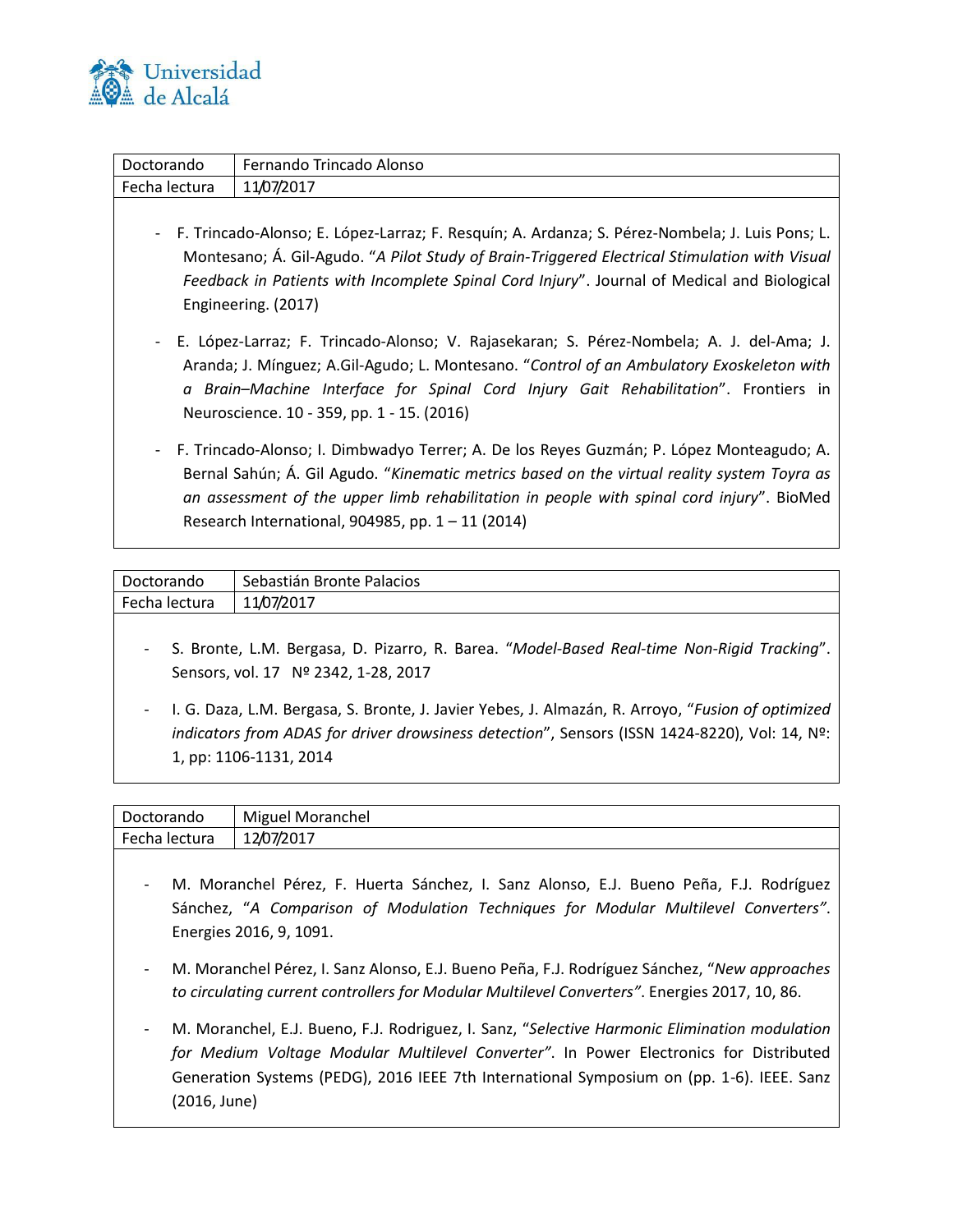

- M. Moranchel, E.J. Bueno, F.J. Rodriguez, I. Sanz, "*Circulating current elimination in Modular Multilevel Converter with resonant controllers"*. In Power Electronics for Distributed Generation Systems (PEDG), 2016 IEEE 7th International Symposium on (pp. 1-6). IEEE. (2016, June).
- M. Moranchel, I. Sanz, E.J. Bueno, F. Huerta, F.J. Rodriguez, "*Circulating current elimination in Modular Multilevel Converter with repetitive controllers"*. In Industrial Electronics Society, IECON 2016-42nd Annual Conference of the IEEE (pp. 6476-6481). IEEE. (2016, October).

| Doctorando    | Carlos Girón Casares |
|---------------|----------------------|
| Fecha lectura | 13/07/2017           |

- F. J. Rodriguez, C. Giron, E. J. Bueno, Á. Hernandez, S. Cobreces and P. Martin, "*Remote Laboratory for Experimentation With Multilevel Power Converters"*. IEEE Transactions on Industrial Electronics, vol. 56, no. 7, pp. 2450-2463, July 2009.
- E. J. Bueno, A. Hernandez, F. J. Rodriguez, C. Giron, R. Mateos and S. Cobreces, "*A DSP- and FPGA-Based Industrial Control With High-Speed Communication Interfaces for Grid Converters Applied to Distributed Power Generation Systems"*. IEEE Transactions on Industrial Electronics, vol. 56, no. 3, pp. 654-669, March 2009.
- F. Huerta, D. Pizarro, S. Cóbreces, F.J. Rodríguez, C. Girón, A. Rodríguez, "*LQG servo controller for the current control of grid-connected voltage-source converters".* Industrial Electronics, IEEE Transactions on, vol. 59, no. 11, pp. 4272-4284 2012.
- M. Rizo, M. Liserre, E.J. Bueno, F. J. Rodriguez, C. Giron, "*Voltage control architectures for the universal operation of DPGS"*. Industrial Informatics, IEEE Transactions on, vol. 11, no. 2, pp. 313-321 2015.
- C. Girón, F.J. Rodríguez, L. Giménez de Urtasum, S.l Borroy, "*Assessing the contribution of automation to the electric distribution network reliability"*. International Journal of Electrical Power & Energy Systems, Volume 97, 2018, Pages 120-126

| Doctorando               | Ángel Llamazares Llamazares                                                                                                                                                                                                                                            |
|--------------------------|------------------------------------------------------------------------------------------------------------------------------------------------------------------------------------------------------------------------------------------------------------------------|
| Fecha lectura            | 13/07/2017                                                                                                                                                                                                                                                             |
| $-$                      | E. Molinos, A. Llamazares, N. Hernández, R. Arroyo, A. Cela, J.J. Yebes, M. Ocaña, L.M. Bergasa,<br>"Perception and Navigation in Unknown Environments: The DARPA Robotics Challenge".<br>Advances in Intelligent Systems and Computing, Vol. 253, Pages 321-329. 2014 |
| $\overline{\phantom{a}}$ | E. Garcia, M. Ocaña, L.M. Bergasa, M. Ferre, M. Abderrahim, J. Arevalo, D. San-Merodio, E.<br>Molinos, N. Hernández, A. Llamazares, F. Suarez, S. Rodriguez, "Competing in the DARPA                                                                                   |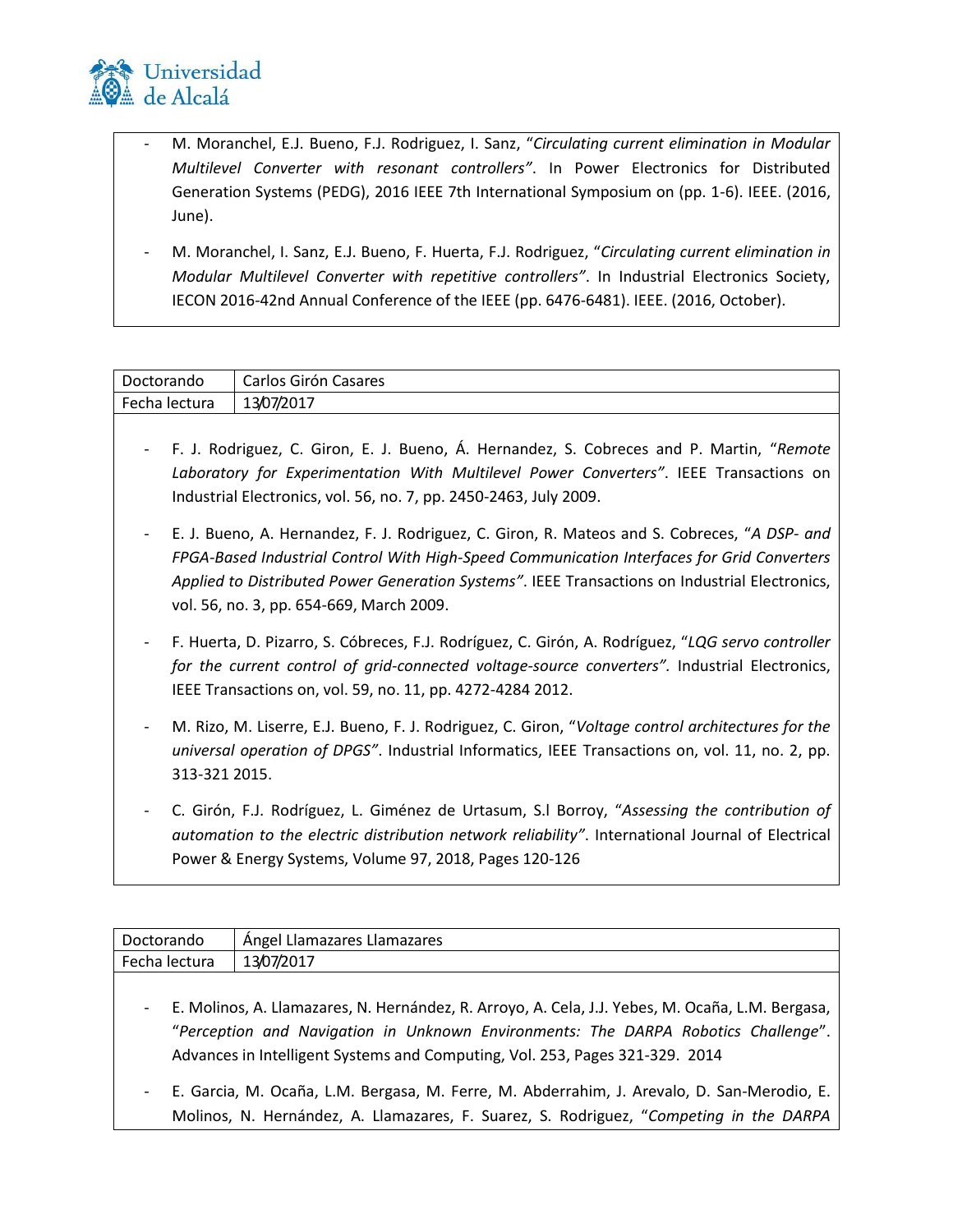

*Virtual Robotics Challenge as the SARBOT Team*". Advances in Intelligent Systems and Computing, Vol. 253, Pages 381-396. 2014

- A. Llamazares, V. Ivan, E. Molinos, M. Ocaña, S. vijayakumar, "*Dynamic Obstacle Avoidance Using Bayesian Occupancy Filter and Approximate Inference*". Sensors, Vol. 13(3), pages 2929- 2944. 2013
- E. Molinos, J. Pozuelo, A. Llamazares, M. Ocaña, J. López, "*Comparison of Local Obstacle Avoidance Algorithms*". Lecture Notes in Computer Science, Vo. 8112. 2013
- A. Llamazares, E. Molinos, M. Ocaña, L. M. Bergasa, N. Hernández and F. Herranz, "*3D Map Building using a 2D Laser Scanner*". Lecture Notes in Computer Science, vol 6928, p. 413-420. 2011

| Doctorando                   | Osmell Machado Llarena                                                                        |
|------------------------------|-----------------------------------------------------------------------------------------------|
| Fecha lectura                | 14/07/2017                                                                                    |
|                              |                                                                                               |
| $\overline{a}$               | P. Martín Sanchez, O. Machado, E. J. Bueno Peña, F. J. Rodríguez and F. J. Meca, "FPGA-Based  |
|                              | Implementation of a Predictive Current Controller for Power Converters". IEEE Transactions on |
|                              | Industrial Informatics, vol. 9, no. 3, pp. 1312-1321, Aug. 2013.                              |
|                              |                                                                                               |
|                              | P. Martín, E. Bueno, Fco. J. Rodríguez, O. Machado, B. Vuksanovic, "An FPGA-based approach    |
|                              | to the automatic generation of VHDL code for industrial control systems applications: A case  |
|                              | study of MSOGIs implementation". Mathematics and Computers in Simulation, Volume 91,          |
|                              | 2013, Pages 178-192                                                                           |
|                              |                                                                                               |
| $\qquad \qquad \blacksquare$ | O. Machado, P. Martín, F. J. Rodríguez and E. J. Bueno, "A Neural Network-Based Dynamic Cost  |
|                              | Function for the Implementation of a Predictive Current Controller". IEEE Transactions on     |

| Doctorando    | Jorge Pérez Morales |
|---------------|---------------------|
| Fecha lectura | 17/07/2017          |
|               |                     |

Industrial Informatics, vol. 13, no. 6, pp. 2946-2955, Dec. 2017.

- J. Pérez, S. Cobreces, R. Griñó, FJR Sánchez, "*H infinity Current Controller for Input Admittance Shaping of VSC-Based Grid Applications"*. IEEE Transactions on Power Electronics 32 (4), 3180- 3191, 2017.
- J. Pérez, S Cobreces, R. Griñó, F. Huerta, FJR. Sánchez, "*Active damping: an H\_infinity model reference approach"*. IEEE Transactions on Power Electronics, 33(8) .7260 – 7272, 2018.
- F. Huerta Sánchez, J. Pérez, S. Cobreces Álvarez, M. Rizo, "*Frequency-Adaptive Multi-Resonant LQG State-Feedback Current Controller for LCL-Filtered VSCs under Distorted Grid Voltages"*. IEEE Transactions on Industrial Electronics, 2018. Aceptado, publicado en acceso temprano.